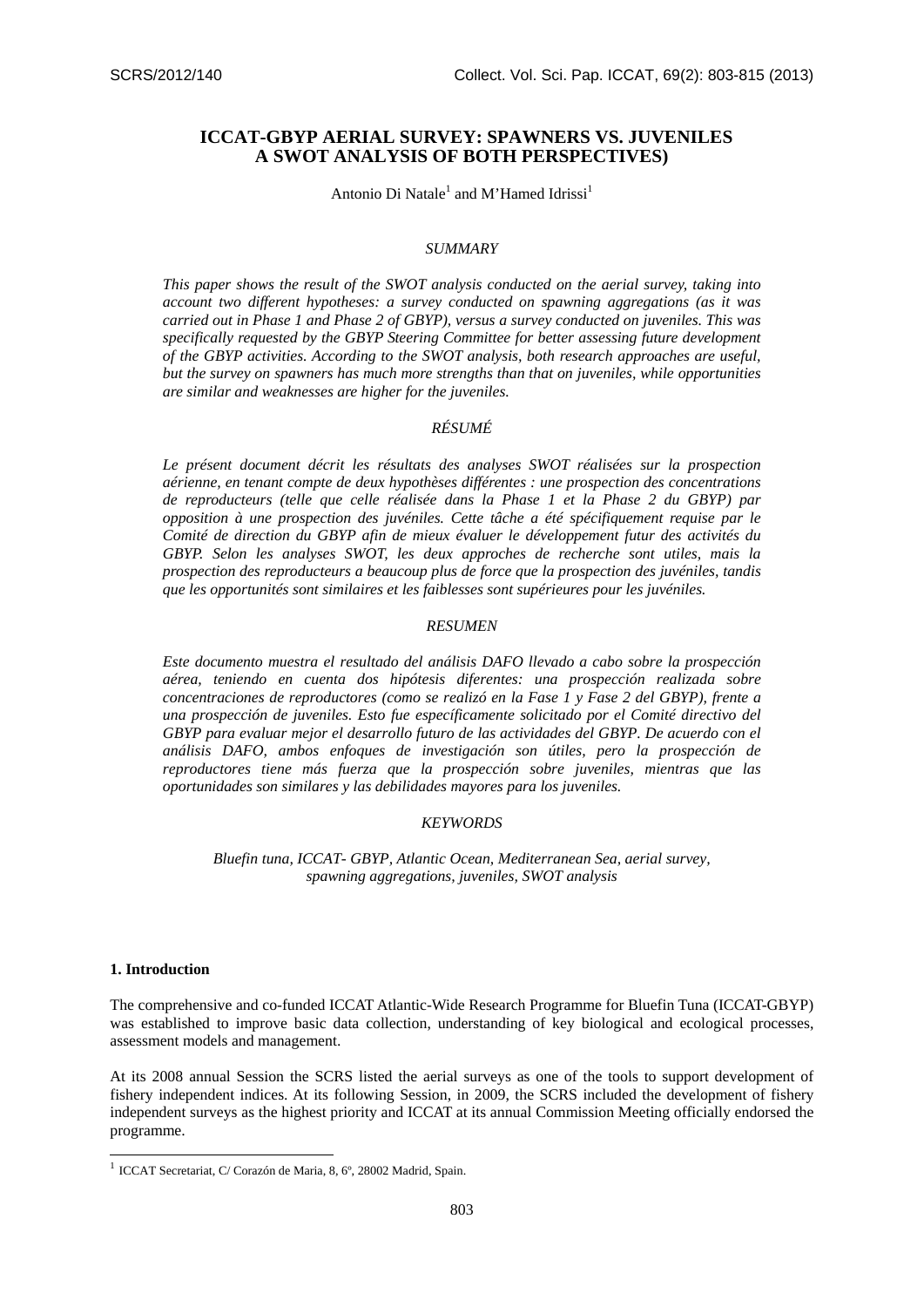Hence, the ICCAT-GBYP identified the aerial surveys as one of the three main research activities to be accomplished during its first Phase. The GBYP Steering Committee (SC), in 2010, decided to carry out the aerial surveys only on spawning aggregations, as the best possible compromise between financial resources and research possibilities, also taking into account the available knowledge and the availability of professional observers, inviting ICCAT CPCs to possibly develop autonomous surveys on aggregations of juveniles in their respective areas of interest.

The first experience of 2010 aerial surveys was considered very positively encouraging, even though there were some logistical problems, mainly related to the access permits to some of the 24 air spaces over the Mediterranean Sea concerned by these aerial surveys (**Figure 1**). The second survey faced similar problems, but in different areas, which prevented to fully compare the results for the eastern Mediterranean.

The strategy adopted in 2010 and 2011, respectively Phase 1 and Phase 2, was articulated around the following objectives:

- Identification of the areas where the bluefin tuna spawning activity in very recent years was probably more intense or constant
- Development of a statistical-sound survey design, based on transects, using DISTANCE as the appropriate software as recommended by the GBYP Operational Meeting of February 2012
- Identification of the most reliable aerial companies for carrying out the surveys
- Necessity to provide a constant monitoring and support for these activities
- Need to get an almost real-time analysis of the results in terms of abundance (biomass) indices
- Possibility to correlate these results with oceanographic data and develop a first tentative predictive spatial model.
- Seeking for the best value-for-money through these experiences
- First necessary steps to be provided for getting a medium-time trend and developing over the years a credible abundance index of the minimum bluefin tuna spawning stock.

The main four spawning aggregation areas identified cover the Balearic Islands, the Tyrrhenian Sea, the Central Mediterranean (between Malta and Libya), and the Eastern Mediterranean. These sub-areas were confirmed by the CPC scientists at the GBYP Operational Meeting and then by adopted by the GBYP SC. The sub-areas surveyed in 2011 are illustrated by **Figure 2** and those covered in 2011 by **Figure 3**.

These two successive GBYP aerial surveys were designed by the same expertise team, based on the line transect sampling survey using the software DISTANCE (http://www.runwpa.st-and.ac.uk/distance/) (Cañadas A. *et al*, 2011). The design was statistically sound.

The necessary indices, in terms of predicted total weight and numbers of individuals of bluefin tuna, the encounter rates and density of schools and their corresponding means, were estimated from the conventional distance sampling (CDS, design-based method) as presented by **Table 1**, and later on from the spatial modelling (model-based method). From this latter, it was possible to develop a first tentative predictive model applied firstly on 2010 aerial survey data and then on the 2011 ones, using real-time sightings and correlating them with the SST. These two methods are compared in **Table 2.** This spatial model, which is able to provide the minimum quantity of BFT spawners by area and time, can be further improved with other parameters.

The SCRS, in 2010 and 2011, approved the results of the aerial survey conducted by GBYP, and the ICCAT Commission endorsed this opinion, and requested an analysis concerning the necessary needs in terms of minimum surface to be surveyed and of minimum number of years necessary for providing an abundance trend over a more extended area. These analyses provided several scenarios. Within the best possible scenario (20% recovery rate in the survey period and 15% CV), the number of surveys required should be at least 5 (**Table 3**), while under the worse possible scenario taken into account (5% recovery rate and 27% CV) the minimum number of surveys required should be 13 (**Table 4**).

The analysis concluded that considering the strict management measures, the reduced fishing season, the sequence of recent years with strong recruitment, it would be possible that a reliable trend of abundance of bluefin tuna spawning biomass could be obtained after a minimum of 6 years of extensive aerial surveys (100,000 km/year).

The aerial surveys on Bluefin tunas juveniles were conducted on a national base by IFREMER, over 7 years, from 2000 to 2011(Fromentin *et al*., 2012), following a DISTANCE methodology with transects, adapted to the characteristics and possibilities offered by juvenile bluefin tuna aggregations in terms of estimations of the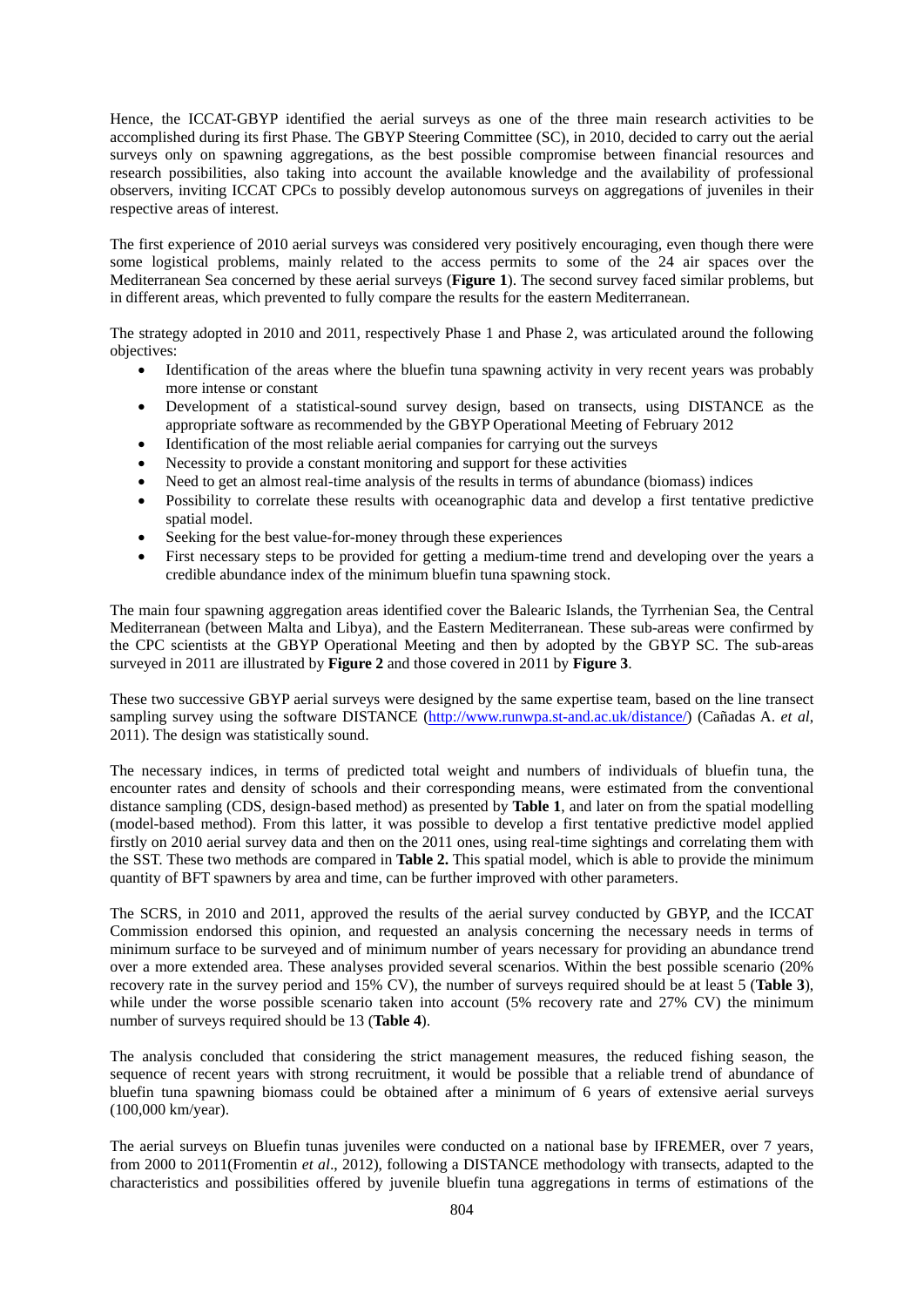groups. The results, which were presented in various years to SCRS, were obtained analysing the observations and taking into account mostly the number of schools in the area and their concentrations.

**Table 5** resumes the most relevant data from the various surveys conducted in the Gulf of Lion by IFREMER, with the related CVs, while **Figure 4** shows the various designs used for the different surveys. **Figure 5** shows the spatial distribution of the juvenile Bluefin tuna schools.

The trend obtained by this survey was tentatively used for running a sensitive analysis during the 2012 bluefin tuna stock assessment, demonstrating the feasibility of using aerial survey data for improving the assessment inputs.

In 2012, the GBYP Steering Committee recommended suspending the aerial survey on spawning aggregations, because the extended survey (about 100,000 km on tracks) would request a minimum budget of about 1,200,000 Euro and, due to the considerable budget constraints, it was impossible to have all other GBYP activities at the same time and particularly an intensive tagging, which requires a similar yearly budget.

## **2. Material and methods**

The GBYP Steering Committee on February 2012 requested the GBYP Coordination to assess the possibility of shifting the target of the aerial survey from spawning aggregations to juveniles, possibly by attributing this task to an external expert. Due to the lack of available experts and also to the absence of a specific budget line, the analysis was conducted directly by the GBYP Coordination, based on the internal expertise and knowledge.

The two available approaches covered two different areas (the Gulf of Lion for the juveniles and several Mediterranean areas for the spawners), in a different number of years (7 for juveniles and 2 for spawners), with different intensities and partly with different technical particulars; the survey method was based on the same approach (DISTANCE), but the tracks were set in different ways. All these pints together made it difficult to directly compare the two different survey approaches.

In this case, it was decided to carry out a SWOT analyses (Strength, Weakness, Opportunities and Threats). Both approaches are useful, but the survey on spawners has much more strengths than that on juveniles, while opportunities are similar and weaknesses are higher for the juveniles. The SWOT analysis or SWOT matrix is a very well know tool for helping in questioned decisions, taking into account internal and external factors that are favorable or unfavorable to achieve the objective. This methodology is attributed to Albert Humphrey and was developed in the '60s at Stanford, but no specific literature is available.

As a matter of fact, usually the SWOT analysis is done by a team leader, for discussing the results with other colleagues and gets a decision. This methodology is frequently used in marketing or commerce but it was used many times also in scientific research fields.

By definition, the SWOT matrix is subjective and not objective, even if the goal is to provide the most objective subjective components. It is mandatory to be realistic in providing the various inputs, because otherwise it can be useless. There are several techniques available for better identify and define the various components, but most of them converge on several points. Strengths and weakness are more commonly "internal" factor, while opportunities and threats are usually external factors.

The SWOT analysis was previously used in ICCAT only at once, when it was necessary to provide decision support for the tagging strategy to be adopted by GBYP.

## **3. SWOT Analysis**

The two main matrixes are provided in the following page. It was necessary to use all the available knowledge to complete each matrix and define Strength, Weaknesses, Opportunities and Threats elements. As a matter of fact, some elements were easy to obtain from both surveys, while others were obtained from various experiences in this field.

The first matrix concerns the aerial survey on Bluefin tuna spawning aggregations, while the second is related to Bluefin tuna juvenile aggregations.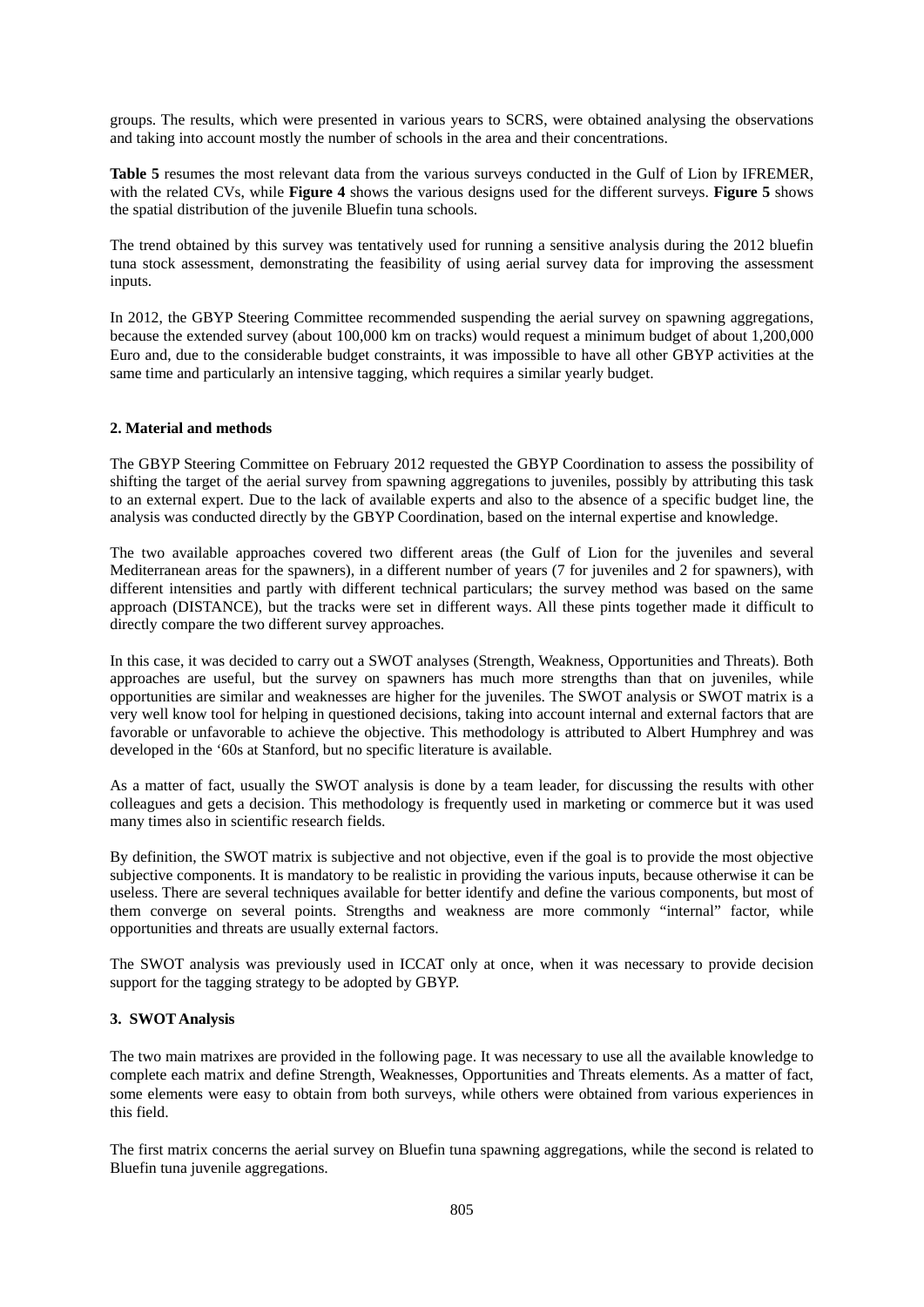## **4. Results**

Looking at the various components, the Strength components are more numerous (7) for spawners than those on juveniles (3). In terms of the various Strength components, some are very important: the impossibility to confuse large tunas with other species, the well identified peak in the spawning period (which provides a more concentrated effort need and a minor variability in the same season, and a more favourable weather situation. On the other hand, the larger number of years for which data are available for juvenile aggregations is also an important Strength component.

Looking at the Opportunities, they are slightly more numerous for juvenile aggregations (8) than for spawners (7), but they are very similar, except for the specificity that juvenile abundance provides almost real-time information about the recruitment.

Weaknesses are clearly heavier in the case of juvenile aggregations (10 against 7 for spawners). In this case, even if there are several common items, there are some points which are quite important, like the lack of any knowledge in various Mediterranean areas, the lack of previous surveys (commercial or scientific) in many areas and, last but certainly not least, the fact that juvenile bluefin tunas are usually mixed-up with other tuna species in several areas (not in all), making it impossible to provide a reliable estimation of the species.

Threats have common components, but of course the different season (spring-summer for the spawners and late summer-autumn for the juveniles) may play in favour of spawners, due to the usual better weather conditions in that season. The permits issue is very serious, because the domestic procedures in each country may be able to seriously affect even the most perfect plan, even in the presence of the best good will of each CPC concerned. According to a recent experience, this may happen even for other GBYP activities, if conducted in national waters of many CPCs.

Of course, the analysis can be even more sophisticated, attributing a numerical "weight" to the various components, but in this case the subjective bias will certainly increase.

From this analysis, it is clear that both types of surveys, on spawning aggregations and juveniles, are very useful for many reasons and they both provide good opportunities in setting up trend indices of the abundances.

Looking more deeply at this SWOT analysis, the aerial surveys on bluefin spawning aggregations (**Table 6**) shows more strengths and opportunities than the aerial surveys on bluefin tuna juvenile aggregations (**Table 7**). Moreover, the aerial surveys on bluefin tuna juvenile aggregations show more weaknesses than the surveys targeting spawners.

Threats and some of the weaknesses are common for both targets. The aerial surveys for bluefin tuna juvenile aggregations should pay a "fee" to the lower level of knowledge in many areas, which unavoidably implies a sort of exploratory approach in the first year. The feasibility of the survey in areas where bluefin tuna juvenile and other species are contemporary in the same feeding ground should be also assessed. For sure, one of the key factors is that adult Bluefin tuna cannot be confused with other species, while juveniles are quite often mixed with other tuna-like species having almost the same size and similar colour if seen from the aircraft.

There are good possibilities that innovative data coming from the survey might be used for various types of models (Management Procedure, Population Assessment, predictive spatial models, etc.). The aerial surveys are the tool for providing real-time information about the fraction of the stock under study (spawners or juveniles) and for improving the knowledge about many aspects of the current natural history of bluefin tuna.

In terms of budget, the aerial surveys demonstrated to be cost-effective: the average final cost was 9.95 Euro per km/flight on transects and the total cost for conducting the two GBYP surveys was about 580,000 Euros in two years, certainly much less that other GBYP activities.

All these factors combined, seems to indicate that aerial surveys on spawning aggregations may have more solid chances of success than the surveys on juveniles, then confirming the good basis for the choice made at the beginning by the Commission, the SCRS and the GBYP Steering Committee.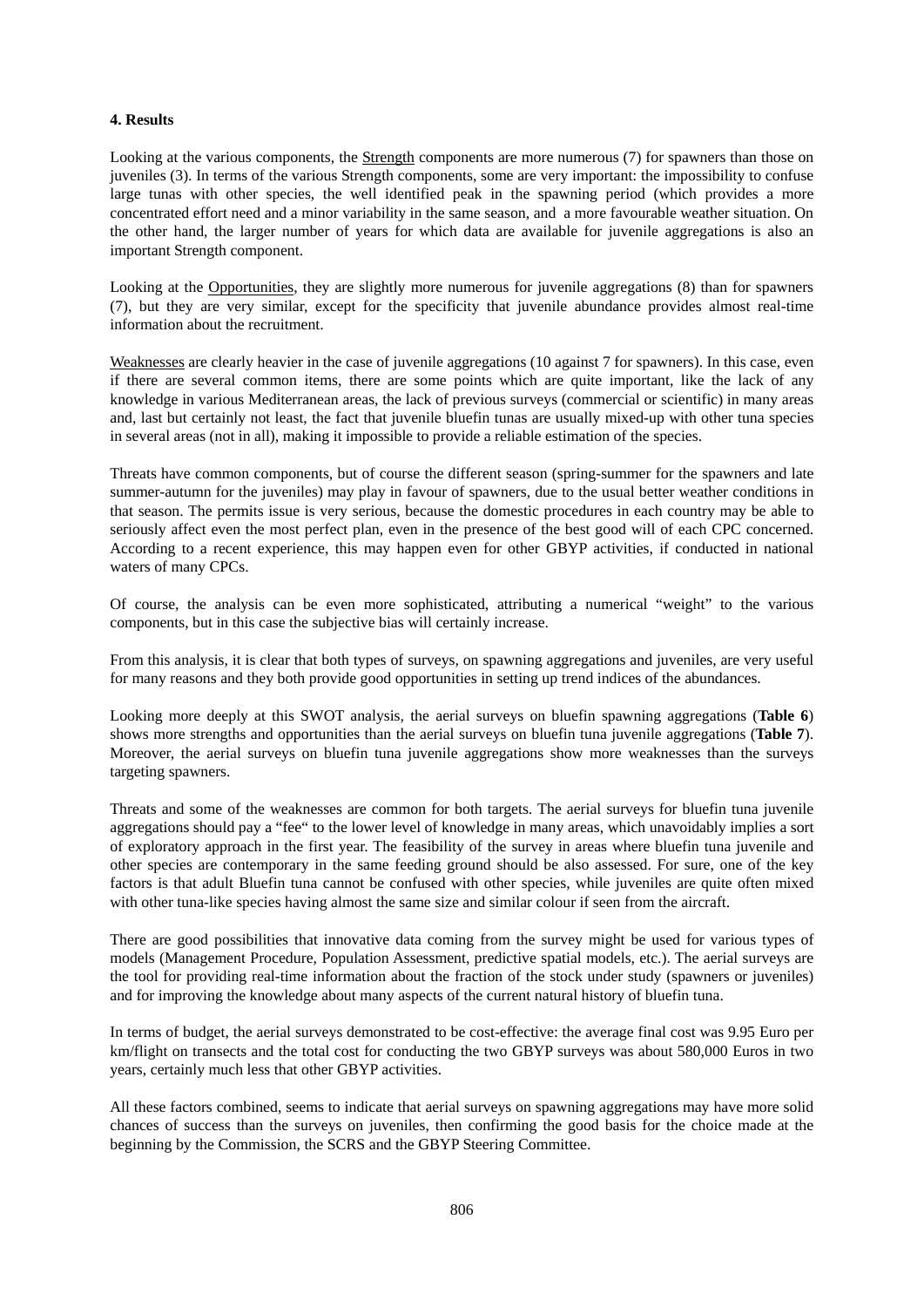### **5. Conclusions and recommendation**

Considering the two aerial surveys campaigns carried out successively during the two last years (2011 and 2012) under the ICCAT-GBYP, it is clear that it is possible to get the abundance trend indices needed for better assessment of the status of bluefin tuna stock, even better if these aerial surveys would be conducted over a long period of time.

As demonstrated by the survey carried out in the Gulf of Lion, if budget constraints are not allowing for a continuous series of survey (one per year), then small series of surveys (i.e.: 2-year sets, with one or two year gaps) could be equally able to provide reliable trends.

At the same time, a more extended survey is certainly much more representative than a survey in a small area, but there is always a balance between research optimal requirements, budget constraints and realistic possibilities.

As a famous Italian poet (Dante Alighieri, 1317) wrote in the XIV century: "*vuolsi così cola ove si vuole ciò che*  si puote e più non dimandare"<sup>2</sup> (Divine Comedy, Gate of Hell, III, 95-96), and this sentence clearly shows the obvious limits we have for everything we search for.

#### **6. Bibliography**

-

- Anonymous, 2011a, GBYP Deliverable C1. Report on the ICCAT-GBYP Workshop on Aerial Surveys for Bluefin Tuna – March 21, 2011: 1-23 and Annex: 1-294.
- Anonymous, 2011b, GBYP Deliverable C3. Report on the Revision of the GBYP Aerial Survey Design for Bluefin Tuna Spawning Aggregations in 2011 – April 28, 2011: 1-12 and Annex 1-72.
- Anonymous, 2011c, GBYP Deliverable C2. Report on the ICCAT-GBYP Training Course for Aerial Survey for Bluefin Tuna Spawning Aggregations – June 27, 2011: 1-5 and Annex 1-74.
- Anonymous, 2011d, GBYP Deliverable All Tasks.1 GBYP mid-term Scientific and Technical report for Phase 2- 2011 Activities. July 31, 2011: 1-23 and Annex 1-26.
- Anonymous, 2011e, GBYP Deliverable C4, Report on the GBYP Aerial Survey for Bluefin Tuna Spawning Aggregations in 2011 – October 11, 2011: 1-12 and Annex: 1-162.
- Anonymous, 2012a, GBYP Deliverable B2. Elaboration of 2011 data from SST and the Aerial Survey on Spawning Aggregations, February 10, 2012. Annex I (preliminary final report: 1-30), Annex II (PowerPoint presentation to SCRS: 1-16), Annex III (GBYP Annual Report to SCRS: 231-237), Annex IV (Final report. December 15, 2011: 1-57). 20.
- Anonymous, 2012b, GBYP Deliverable All Tasks.2 GBYP Final Scientific and Technical report for Phase 2- 2011-2012 Activities. June 22, 2012: 1-23 and Annex 1-26
- Cañadas A., Hammond P., Lonergan M., and Vázquez J.A., Elaboration of 2011 data from SST and the aerial surveys on spawning aggregations.
- Di Natale A., Idrissi M., 2011. ICCAT-GBYP, Atlantic-wide Bluefin Tuna Research Programme 2011. GBYP Coordinator detailed activity report for Phase 1 and part of Phase 2. SCRS/2011/166. Collect. Vol. Sci. Pap. ICCAT: 22p.
- Fromentin J.M., Bonhommeau S., Brisset B., in press, Update of the index of abundance of juvenile Bluefin tuna in the western Mediterranean Sea until 2011. SCRS/2012/124.

 $2$  The best translations for this sentence in ancient Italian are the followings: "This deed has so been willed where one can do whatever he wills" or "It is so willed there where is power to do that which is willed; and farther question not."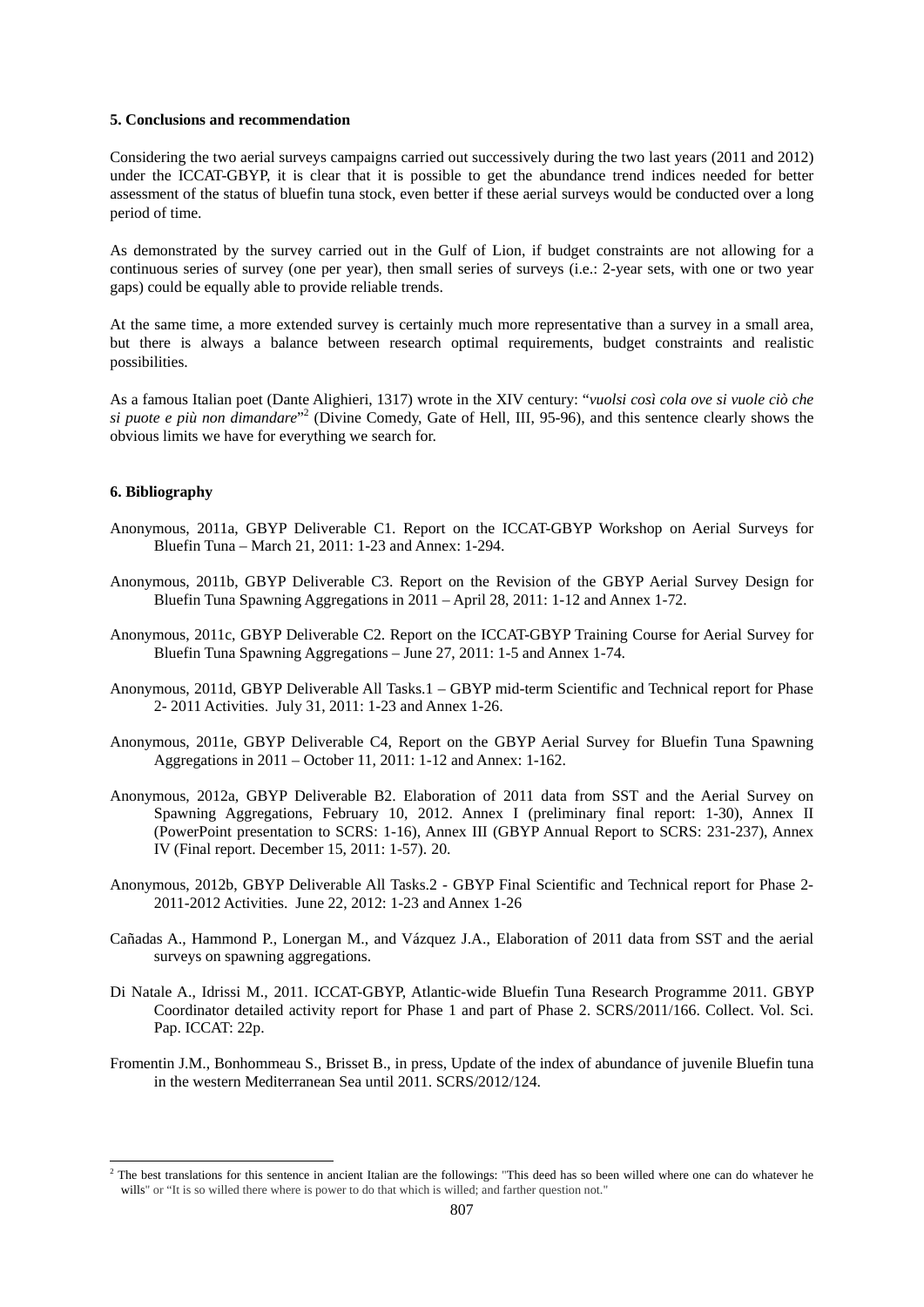| Year                                       | 2010   |        |                        | 2011   |        |        |                          |    |
|--------------------------------------------|--------|--------|------------------------|--------|--------|--------|--------------------------|----|
| Sub-area                                   | 1      | 2      | 3 (left<br>truncation) | 6      | 1      | 2      | 3CM (left<br>truncation) | 6  |
| Survey area (km <sup>2</sup> )             | 62,264 | 52,461 | 90,796                 | 55,034 | 62,264 | 52,461 | 100,471                  | nd |
| <b>Number of transects</b>                 | 52     | 45     | 42                     | 55     | 131    | 77     | 65                       | nd |
| <b>Transect length (km)</b>                | 6,301  | 8,703  | 5,288                  | 3,482  | 9,977  | 8,771  | 11,429                   | nd |
| Effective strip width x2 (km)              | 9.66   | 2.92   | 9.66                   | 2,92   | 7.03   | 7.03   | 0.66                     | nd |
| <b>Number of schools</b>                   | 7      | 6      | 19                     | 31     | 11     | 10     | 35                       | nd |
| <b>Encounter rate of schools</b>           | 0.0011 | 0.0007 | 0.0036                 | 0.0089 | 0.0014 | 0.0011 | 0.0031                   | nd |
| <b>%CV encounter rate</b>                  | 51     | 43     | 39                     | 25     | 32     | 31     | 24                       | nd |
| Density of schools (1000 km <sup>2</sup> ) | 0.157  | 0.237  | 0.508                  | 3,054  | 0.196  | 0.162  | 3,98                     | nd |
| <b>%CV density of schools</b>              | 55     | 53     | 44                     | 39.8   | 37     | 36     | 26                       | nd |
| Mean weight (t)                            | 127.1  | 124.2  | 50.6                   | 62.1   | 84.8   | 42.7   | 102,8                    | nd |
| <b>%CV weight</b>                          | 8      | 5,6    | 2.5                    | 12.9   | 26     | 44     | 27                       | nd |
| Total weight (t)                           | 1,244  | 1,54   | 2,335                  | 10,434 | 1.033  | 364    | 44,837                   | nd |
| <b>%CV total weight</b>                    | 56     | 53     | 51                     | 41.9   | 56     | 54     | 41                       | nd |

Table 1. Detailed results of the ICCAT-GBYP Aerial Surveys of 2011 and 2011 on bluefin spawning aggregations in the Mediterranean Sea.

Table 2. Predicted total weight and animal abundance of bluefin tuna in each survey block from spatial modelling (in black) and from conventional distance sampling (CDS, in blue) for 2011 aerial survey.

| Block (Sub-<br>area) | <b>Spatial Modelling</b><br>Mean Weight, in<br>kg (CV) | <b>CDS</b><br>Weight, in $kg$ (CV). | <b>Spatial Modelling</b><br><b>Mean</b><br>Animal abundance,<br># $(CV)$ | <b>CDS</b> Animal<br>Abundance, $# (CV)$ |
|----------------------|--------------------------------------------------------|-------------------------------------|--------------------------------------------------------------------------|------------------------------------------|
|                      | 1,198,833                                              | 1,033,00                            | 11,154                                                                   | 9,616                                    |
|                      | (0.583)                                                | (0.429)                             | (0.582)                                                                  | (0.429)                                  |
| 2                    | 238,485                                                | 364,000                             | 1,625                                                                    | 2,477                                    |
|                      | (0.679)                                                | (0.544)                             | (0.605)                                                                  | (0.458)                                  |
| 3M                   | 51,828,826                                             | 44,837,000                          | 642,819                                                                  | 549,276                                  |
|                      | (0.569)                                                | (0.414)                             | (0.592)                                                                  | (0.420)                                  |
| Total                | 53,266,144                                             | 46,234,000                          | 655,598                                                                  | 561,369                                  |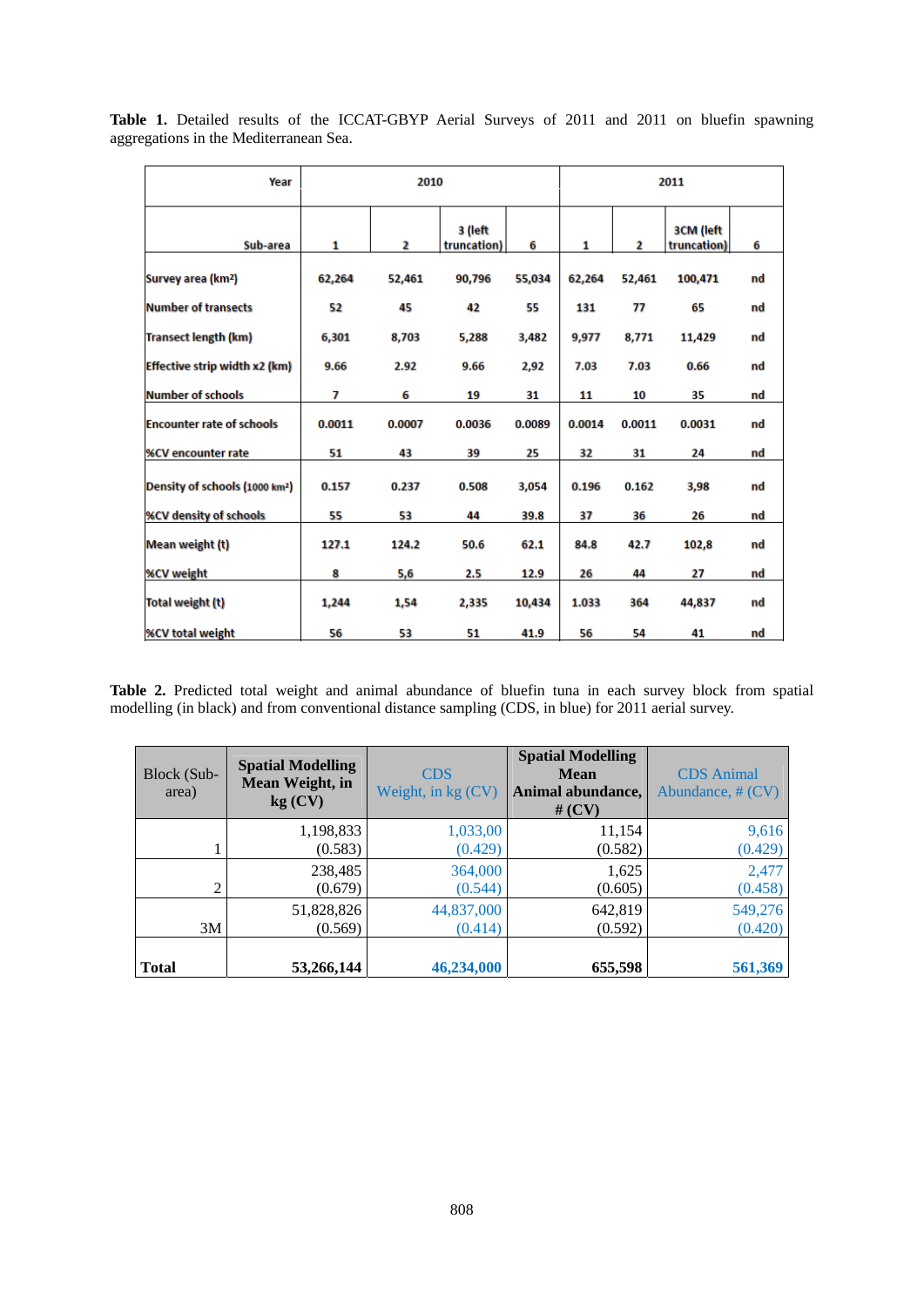Table 3. Power analysis: identification of the various CVs under the two hypotheses of total number of surveys and the various rate of recovery scenarios during the survey period.

| CV of abundance | <b>Number of complete</b><br>surveys | Rate of recovery per<br>survey period |
|-----------------|--------------------------------------|---------------------------------------|
| 0.27            | 5                                    | 26%                                   |
|                 | 10                                   | 7%                                    |
| 0.21            | 5                                    | 20%                                   |
|                 | 10                                   | 6%                                    |
| 0.19            | 5                                    | 19%                                   |
|                 | 10                                   | 5%                                    |
| 0.15            | 5                                    | 15%                                   |
|                 | 10                                   | 4%                                    |

**Table 4.** Power analysis: identification of the minimum number of aerial surveys required under the various scenarios of recovery rates during the survey period and the different CVs.

| Rate of recovery per<br>survey period | CV of abundance | <b>Number of complete</b><br>surveys |
|---------------------------------------|-----------------|--------------------------------------|
| 5                                     | 27%             | 13                                   |
|                                       | 15%             | 9                                    |
| 10                                    | 27%             | 9                                    |
|                                       | 15%             | $\overline{7}$                       |
| 20                                    | 27%             | 6                                    |
|                                       | 15%             | 5                                    |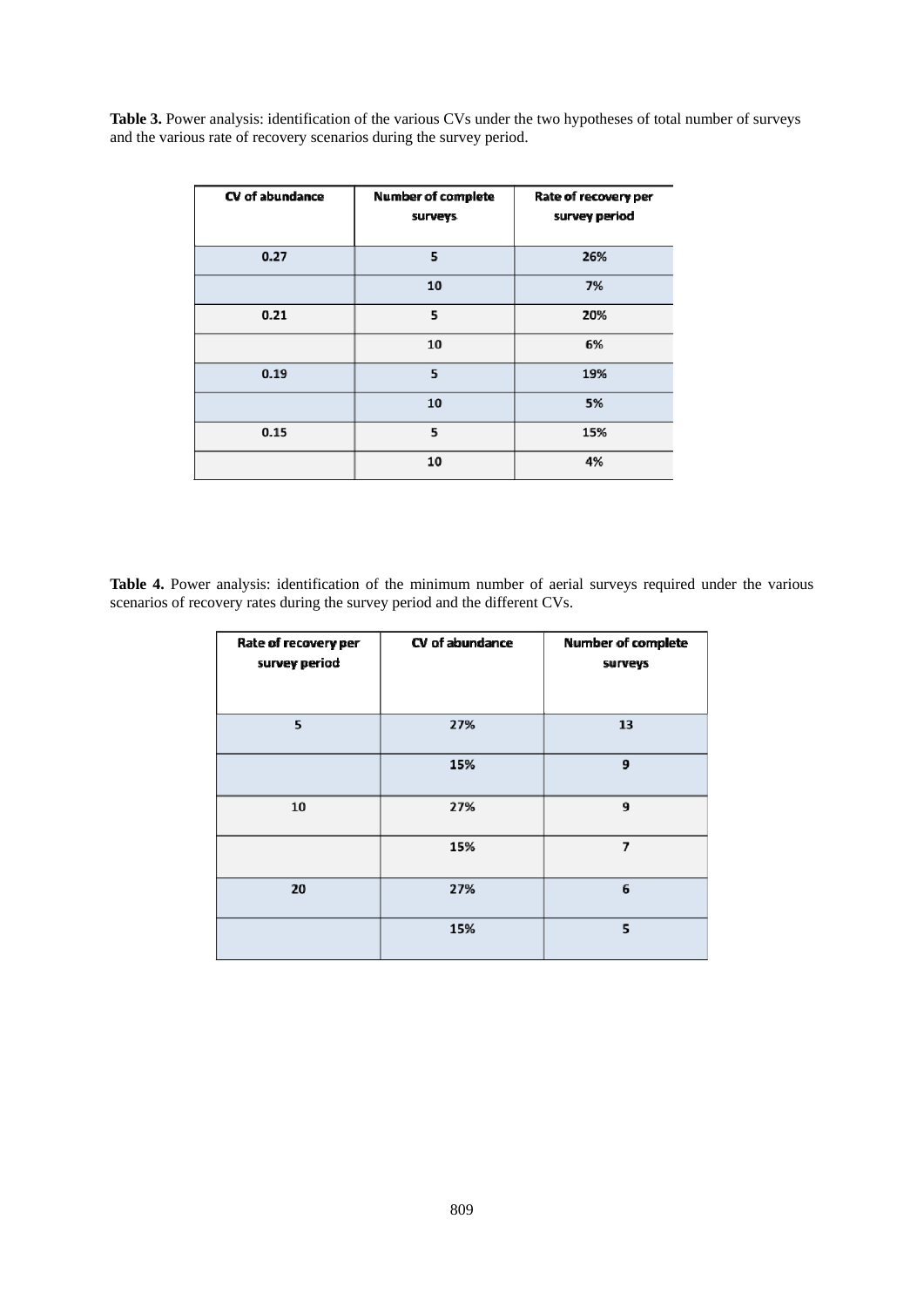| Year | Number of<br>transects per<br>year $(-)$ | Number of<br>transects with<br>observations<br>per year $(-)$ | Mean<br>number of<br>detected<br>schools per<br>transect $(-)$ | <b>Mean density</b><br>$(\#$ school.<br>$nm1$ ) | Coefficient of<br>variation of<br>the density<br>(%) |
|------|------------------------------------------|---------------------------------------------------------------|----------------------------------------------------------------|-------------------------------------------------|------------------------------------------------------|
| 2000 | 6                                        | 5                                                             | 9.7                                                            | 0.0068                                          | 44.6                                                 |
| 2001 | 8                                        | 5                                                             | 7.9                                                            | 0.0056                                          | 43.5                                                 |
| 2002 | 9                                        | 5                                                             | 5.8                                                            | 0.0041                                          | 55.4                                                 |
| 2003 | 11                                       | 10                                                            | 9.5                                                            | 0.0066                                          | 26.2                                                 |
| 2009 | 8                                        | 8                                                             | 35.0                                                           | 0.0253                                          | 35.4                                                 |
| 2010 | 5                                        | 5                                                             | 34.0                                                           | 0.0237                                          | 47.5                                                 |
| 2011 | 8                                        |                                                               | 37.6                                                           | 0.0271                                          | 25.7                                                 |

**Table 5.** Summary of the main results of the aerial surveys on Bluefin tuna juveniles (from Fromentint *et al*., in press).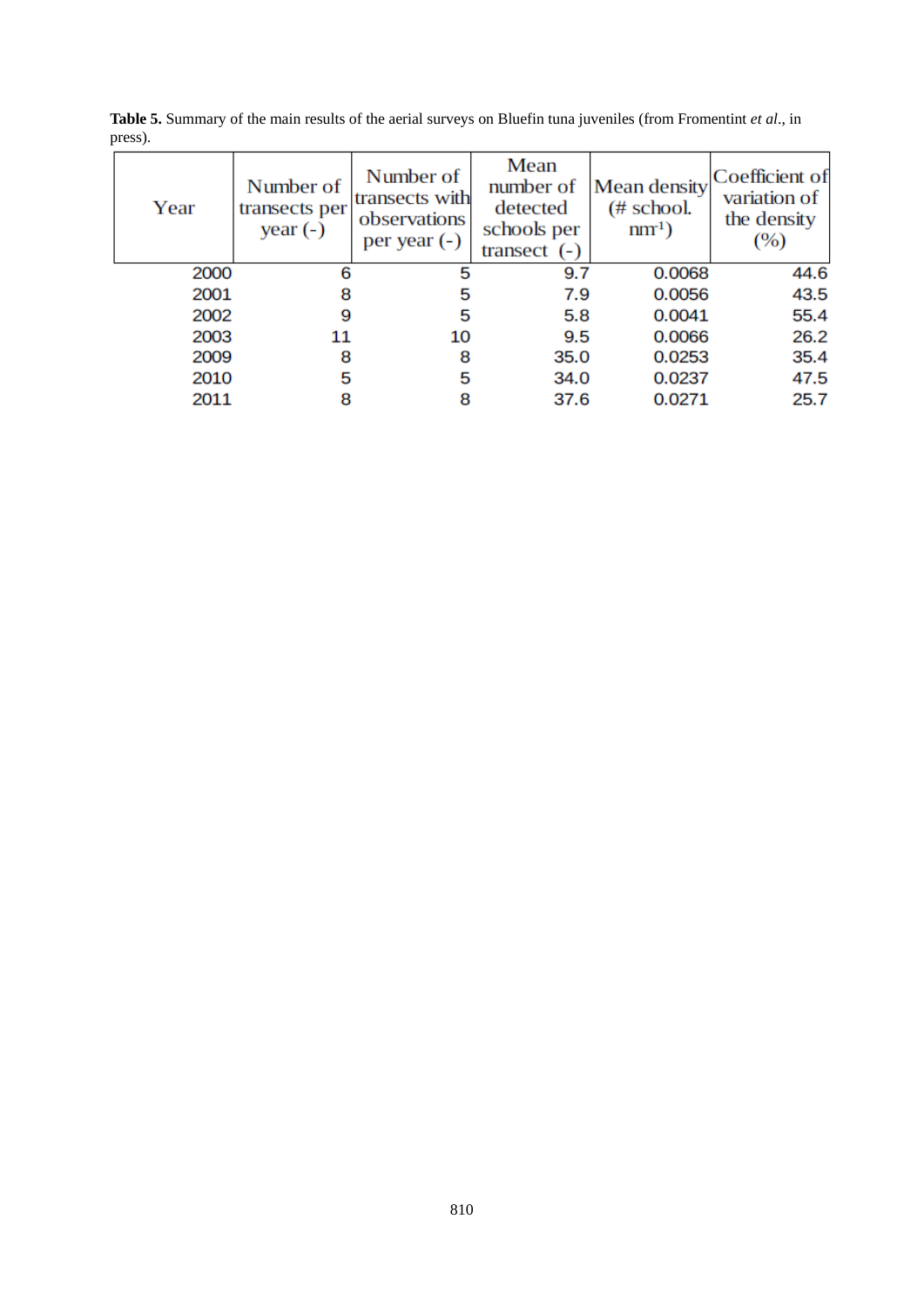**Table 6**. SWOT Analysis. Aerial survey on Bluefin tuna spawning aggregations.

| <b>Strengths</b>     |                                                                                               | <b>Weaknesses</b> |                                                                                                     |  |
|----------------------|-----------------------------------------------------------------------------------------------|-------------------|-----------------------------------------------------------------------------------------------------|--|
| 1.                   | Already existing experience in various areas,<br>with already 2 years of data and analyses    |                   | 1. Difficulties for extrapolating the values from<br>the most relevant spawning areas to the less – |  |
| 2.                   | Well-defined identification of schools<br>(impossibility of species mixing)                   | 2.                | known areas<br>Difficulties for setting-up an intercalibration                                      |  |
| 3.                   | Good scientific knowledge of the most<br>relevant spawning areas                              | 3.                | procedure with so many variables<br>High inter-annual variability in some areas                     |  |
| 4.                   | Well-defined peak of spawning, with<br>temporal limits                                        | 4.                | Changes in oceanographic conditions may<br>affect the presence or the density                       |  |
| 5.                   | High percentage of days of good weather<br>conditions                                         | 5.                | BFT schools swimming well below the<br>surface are not visible and if they are just                 |  |
| 6.                   | Acceptable assessment of the schools in terms<br>of quantity and number                       |                   | below the surface the effective strip width is<br>lower.                                            |  |
| 7.                   | The predictive spatial model showed good<br>possibilities.                                    |                   | <b>6.</b> Need to constantly keep a high level of<br>training                                       |  |
|                      |                                                                                               |                   | 7. Uncertain financial support                                                                      |  |
| <b>Opportunities</b> |                                                                                               | <b>Threats</b>    |                                                                                                     |  |
| 1.                   | The only available technology for providing<br>real-time large-scale observations of BFT      | 2.                | 1. The complex geo-political situation in the area<br>The high number $(24)$ of airspaces under     |  |
| 2.                   | spawners<br>High value in terms of direct scientific                                          |                   | different jurisdiction (8 belong to non-ICCAT<br>CPC <sub>s</sub> )                                 |  |
|                      | knowledge                                                                                     | 3.                | Mechanical troubles to the aircrafts can                                                            |  |
| 3.                   | Good possibility to identify and provide an<br>overall trend, to be used like the CPUE in the | 4.                | seriously affect the survey<br>Strong winds can limit the survey                                    |  |
|                      | assessment                                                                                    | 5.                | Potential spawning areas might not be active                                                        |  |
| 4.                   | Develop new Management Procedure Models                                                       |                   | every year                                                                                          |  |
| 5.<br>6.             | Profiting of the first 2-year survey data<br>Improving the predictive model with              | 7.                | 6. Loss of key staff if not continuously used<br>Sustainable financial backing                      |  |
|                      | additional variables                                                                          |                   |                                                                                                     |  |
| 7.                   | Improving the knowledge of non-target<br>species without any additional cost                  |                   |                                                                                                     |  |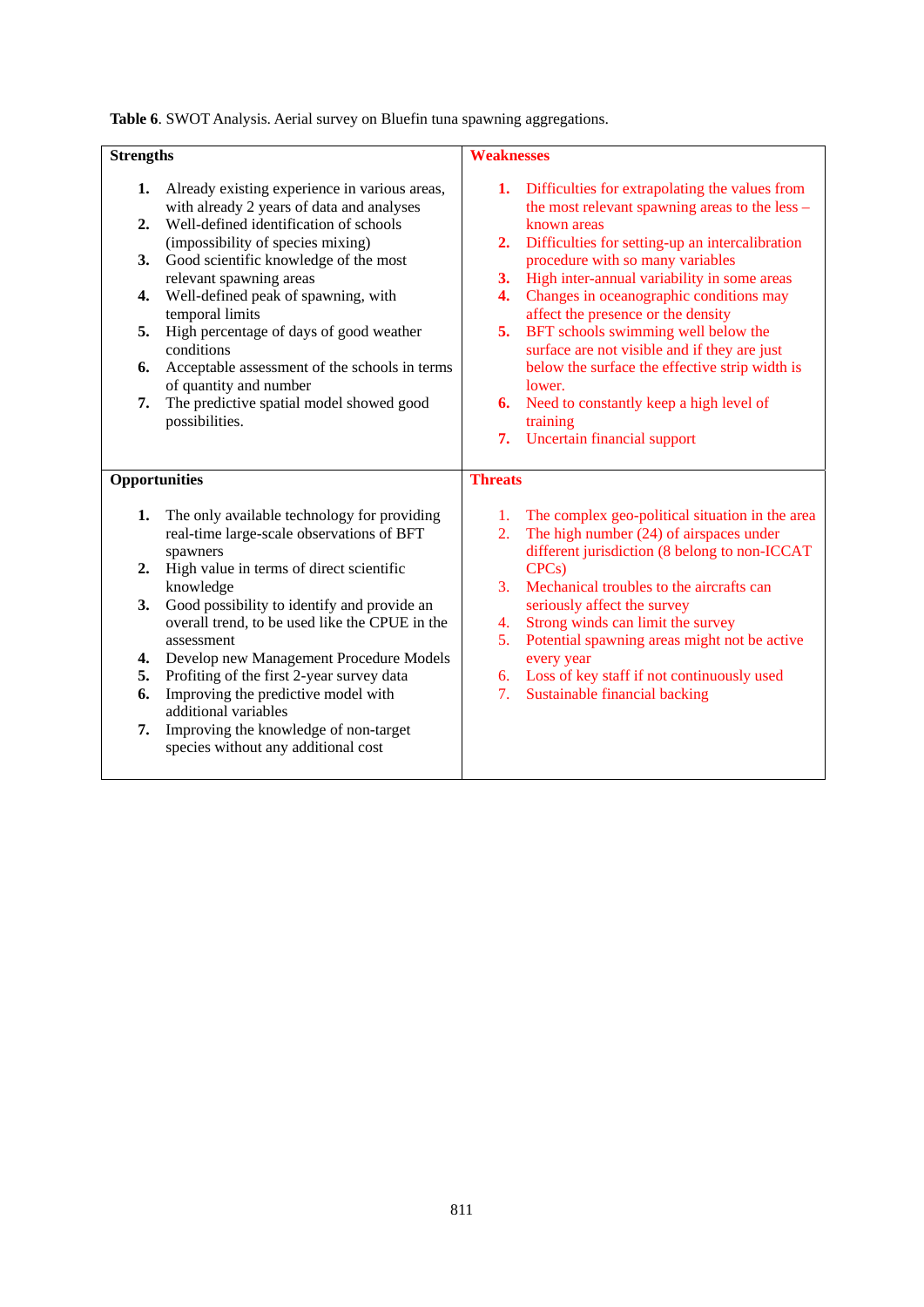|  |  | Table 7. SWOT Analyses. Aerial survey on Bluefin tuna juvenile aggregations. |
|--|--|------------------------------------------------------------------------------|
|  |  |                                                                              |

| <b>Strengths</b>                             |                                                                                                                                                                                                                                                                                                                                                                                                                                                                                                                                                                                         | <b>Weaknesses</b>                                                                                                                                                                                                                                                                                                                                                                                                                                                                                                                                                                                                                                                                                                                                                                                                                                                              |
|----------------------------------------------|-----------------------------------------------------------------------------------------------------------------------------------------------------------------------------------------------------------------------------------------------------------------------------------------------------------------------------------------------------------------------------------------------------------------------------------------------------------------------------------------------------------------------------------------------------------------------------------------|--------------------------------------------------------------------------------------------------------------------------------------------------------------------------------------------------------------------------------------------------------------------------------------------------------------------------------------------------------------------------------------------------------------------------------------------------------------------------------------------------------------------------------------------------------------------------------------------------------------------------------------------------------------------------------------------------------------------------------------------------------------------------------------------------------------------------------------------------------------------------------|
| 1.<br>2.<br>3.                               | Multi-year data and analyses available from<br>one area<br>Good scientific knowledge of some among<br>the most relevant areas where juveniles BFT<br>aggregate<br>Large season for finding the aggregations<br>$(Aug-Dec)$                                                                                                                                                                                                                                                                                                                                                              | 1.<br>Experience in only one area, for scattered<br>years<br>2.<br>Presence of various species of similar size on<br>the same feeding ground (impossible to<br>discriminate species)<br>Very limited knowledge about many areas<br>3.<br>Difficulties for extrapolating the values from<br>4.<br>the most relevant areas to the less-known<br>areas<br>5.<br>Difficulties for setting-up an intercalibration<br>procedure with so many variables<br>Very high inter-annual variability in some<br>6.<br>areas<br>7.<br>Changes in oceanographic conditions or food<br>chain may affect the presence or the density<br>JBFT aggregations swimming well below the<br>8.<br>surface are not visible and if they are just<br>below the surface the effective strip width is<br>lower.<br>9. Need to constantly keep a high level of<br>training<br>10. Uncertain financial support |
| Opportunities                                |                                                                                                                                                                                                                                                                                                                                                                                                                                                                                                                                                                                         | <b>Threats</b>                                                                                                                                                                                                                                                                                                                                                                                                                                                                                                                                                                                                                                                                                                                                                                                                                                                                 |
| 1.<br>2.<br>3.<br>4.<br>5.<br>6.<br>7.<br>8. | The only available technology for providing<br>real-time large-scale observations of BFT<br>juveniles<br>Improvements of real-time knowledge of<br>recruitment<br>High value in terms of direct scientific<br>knowledge<br>Good possibility to identify and provide a<br>trend for some areas, to be used like the<br>CPUE in the assessment<br>Develop new Management Procedure Models<br>Profiting of the survey data already available<br>from one area<br>Possibility to develop a predictive model<br>Improving the knowledge of non-target<br>species without any additional cost | The complex geo-political situation in the area<br>1.<br>The high number $(24)$ of airspaces under<br>2.<br>different jurisdiction (8 belong to non-ICCAT<br>CPCs), particularly relevant because of the<br>need to operate over more coastal areas<br>Mechanical troubles to the aircrafts can<br>3.<br>seriously affect the survey<br>Strong winds and a low percentage of good<br>4.<br>weather conditions can limit the survey<br>Aggregation areas might not be active every<br>5.<br>year<br>6.<br>Loss of key staff if not continuously used<br>Sustainable financial backing<br>7.                                                                                                                                                                                                                                                                                     |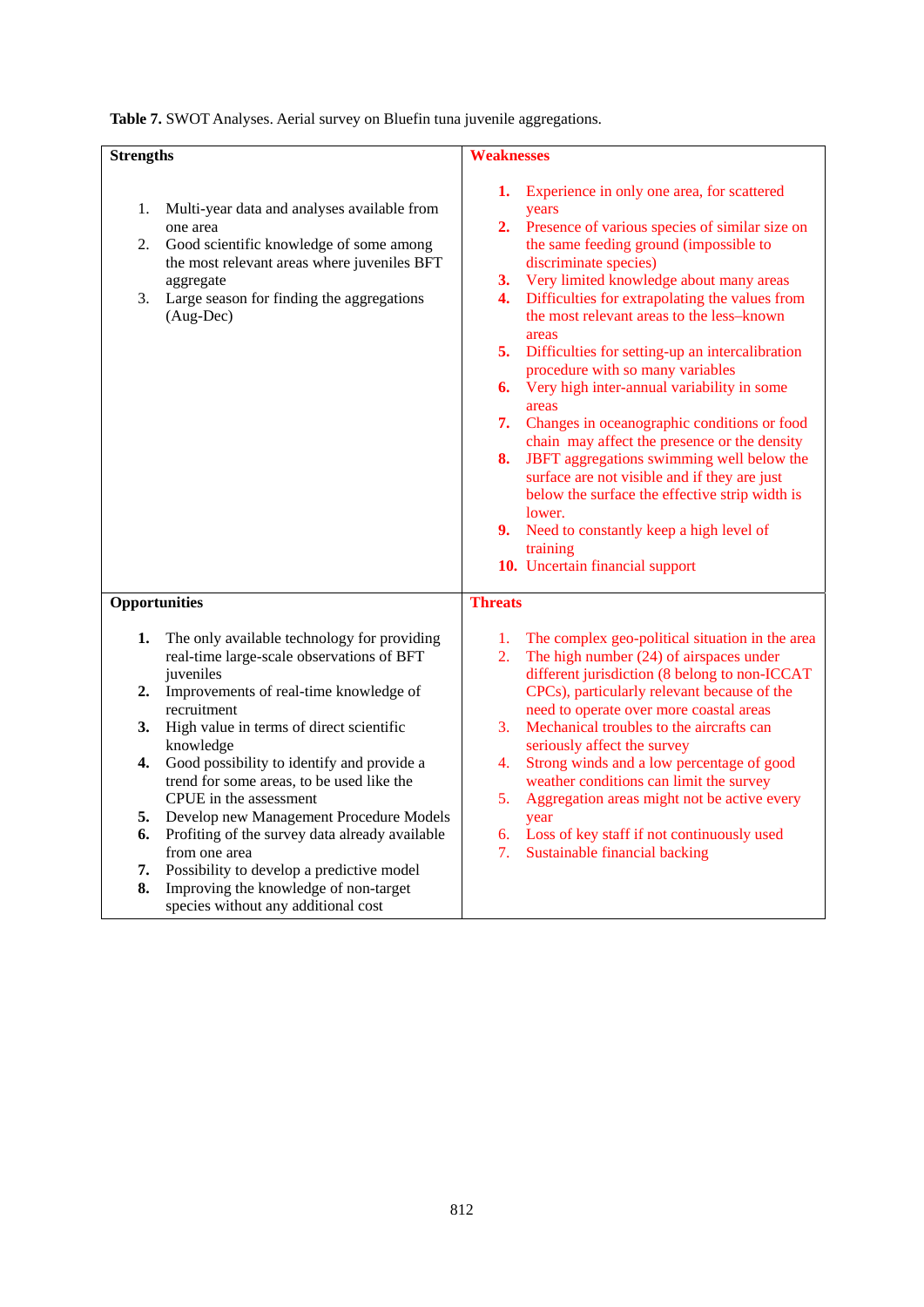

**Figure 1.** Map of the various air-spaces in the Mediterranean area.



**Figure 2.** Effective areas surveyed in 2010 (some areas were not surveyed for force majeure reasons).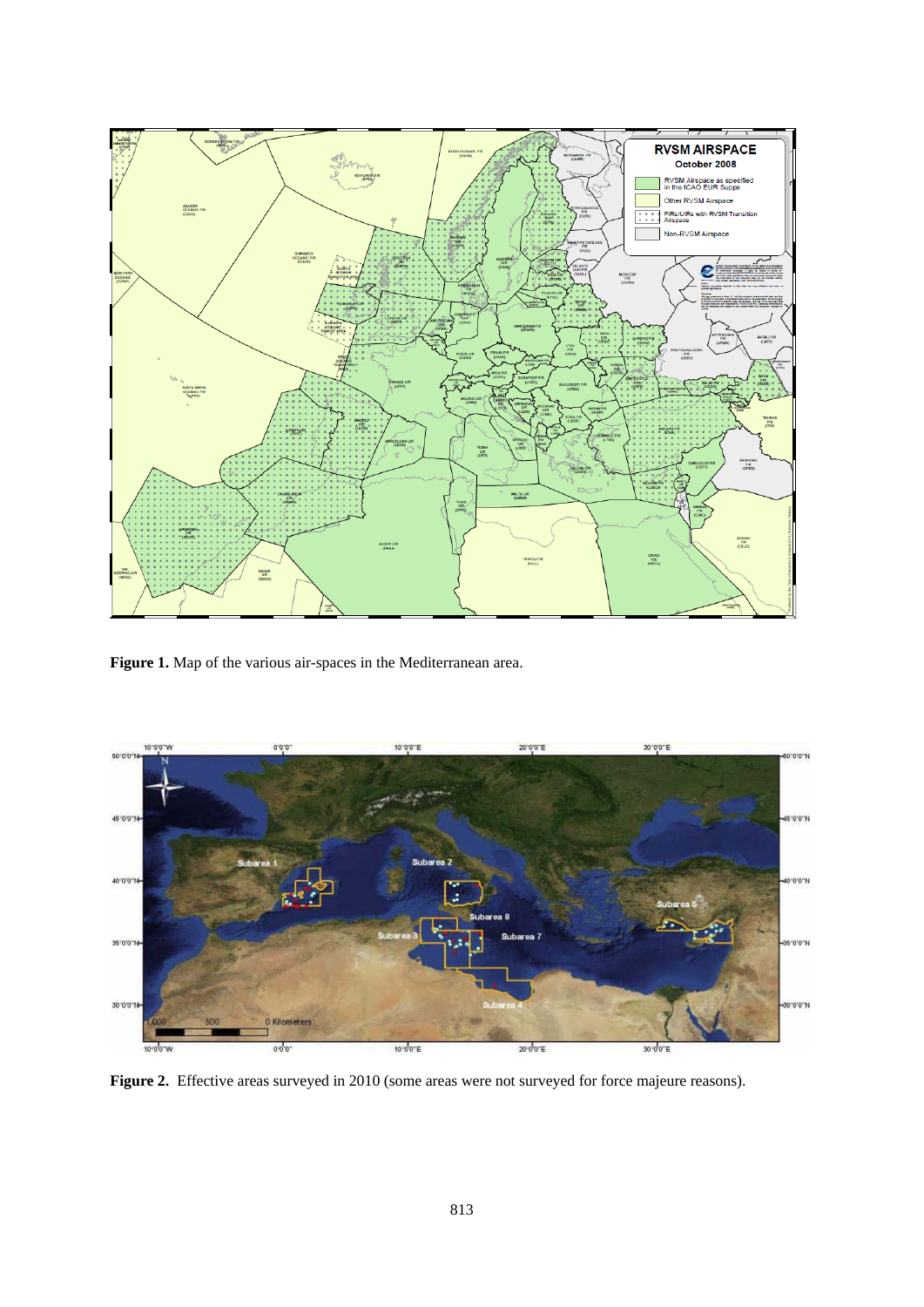

**Figure 3**. Effective areas surveyed in 2011 (some areas were not surveyed for force majeure reasons).



**Figure 4.** Maps of the different tracks used in the Gulf of Lion (from Fromentin *et al.,* in press).